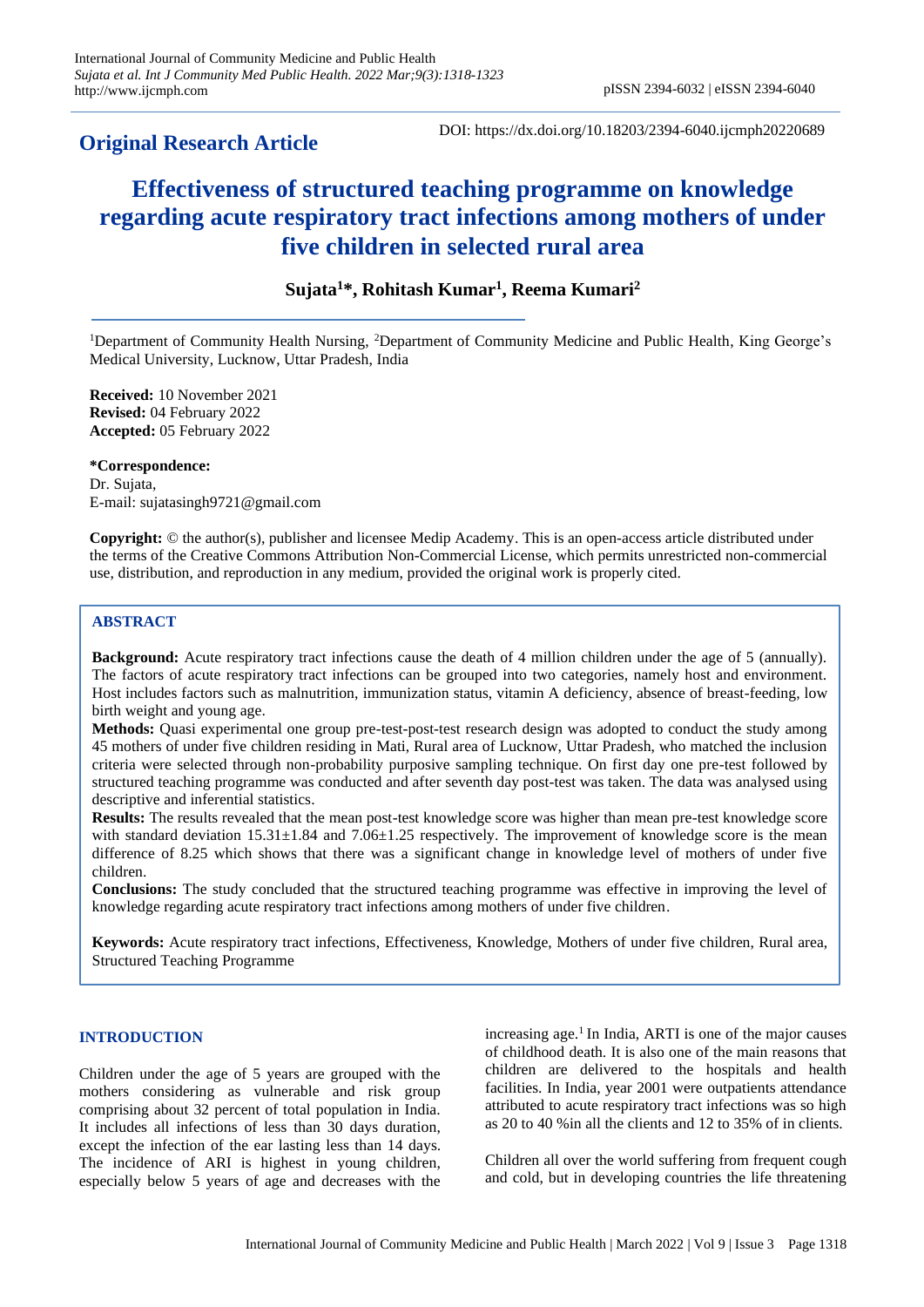due to pneumonia, that are the leading cause of death among under five children.<sup>2,3</sup>

It was estimated that 15 million deaths of under-five children were occurring in the world annually, where 14 million occur in developing countries. Among this 14 million deaths, approximately one-quarter to one- third are due to acute respiratory tract infections. In India 7,80,000 deaths among under-five children annually are due to acute respiratory tract infections. By using standard techniques 70 per cent of lives currently being lost due to acute respiratory tract infections could be saved.<sup>4</sup> Each year young children throughout the world experience four to eight episodes of respiratory tract infections amongst which major episodes are limited to upper respiratory tract infections. Mainly pneumonia is very high in developing countries. Younger children have a higher incidence, but children between the age of 2 and 5 years are mostly affected in the same population. Below the age of 1year, children may have a 1.5 to 2.5 fold higher incidence.<sup>5</sup>

Objective was to study effectiveness of structured teaching programme on knowledge regarding acute respiratory tract infections among mothers of under five children.

# **METHODS**

A quantitative approach was selected for the present study. It was quasi experimental one group pre-test and post-test design among 45 mothers of under five children. The study was conducted at mati (rural area), Lucknow, Uttar Pradesh. The study population includes mothers of under five children who met the designated inclusion criteria. The estimated sample size is 70 (calculated by power analysis). Purposive sampling technique was used in the study.

Formula:  $n = z^2Pq \div d^2$ 

Where n is sample size.

Z is confidence interval: 95% (z= 1.96) P is population proportion= 25% D is precision or error  $(10\%$  i.e.0.01)

Note\*: Due to covid-19 pandemic condition sample size will be 45 in the study.

#### *Inclusion criteria*

Mothers who are available AND willing to participate in the study, who have under five children and who are residing in selected rural area were included in the study.

#### *Exclusion criteria*

Mothers who are critically ill and suffering with mental disorder were excluded in the study.

#### *Part A*

#### *Socio-demographic variables*

This section consists of 16 items related to socio demographic variables it is used to check the correlation between study and experimental group with selected demographic variables of the mothers of under five children. The demographic profile included such as age of mother, marital status, number of under five children, type of house, educational qualification, occupation, religion, monthly income, source of ventilation, drainage system, source of water, having any pet animal, source of information, previous knowledge regarding prevention of acute respiratory tract infection and health services availed from.

#### *Part B*

#### *Self structured questionnaire*

This section consists of 20 items related to knowledge regarding acute respiratory tract infections and its prevention mothers of under five children in selected rural area.

# *Development of intervention*

The structured teaching programme was prepared under the following headings Definition, Classification, Common cause, Mode of transmission, signs and symptoms, Management, Prevention and Complications of acute respiratory tract infections.

#### *Data collection*

The data was collected through structured knowledge questionnaire among mothers of under five children for duration of 45 days from  $01<sup>st</sup>$  March 2021 to 17<sup>th</sup> April 2021.

#### *Ethical aspects*

The study was carried out after obtaining ethical clearance from Institutional Ethics Committee of King George's Medical University, Lucknow and other administrative permission was also taken prior to the study. Informed consent was taken by all the potential participants and freedom was given to withdraw from the study at any time. They were assured confidentiality and safety of the data provided by them.

#### **RESULTS**

Table 2 depicts that, in pre-test area wise maximum mean percentage (51%) was found in item no. 4 i.e. mode of transmission and mean and SD was  $(0.51\pm0.48)$ , where as in post teat maximum mean percentage (80.66%) was found in item no. 7 i.e. prevention the mean and SD was  $(2.42\pm0.39)$ .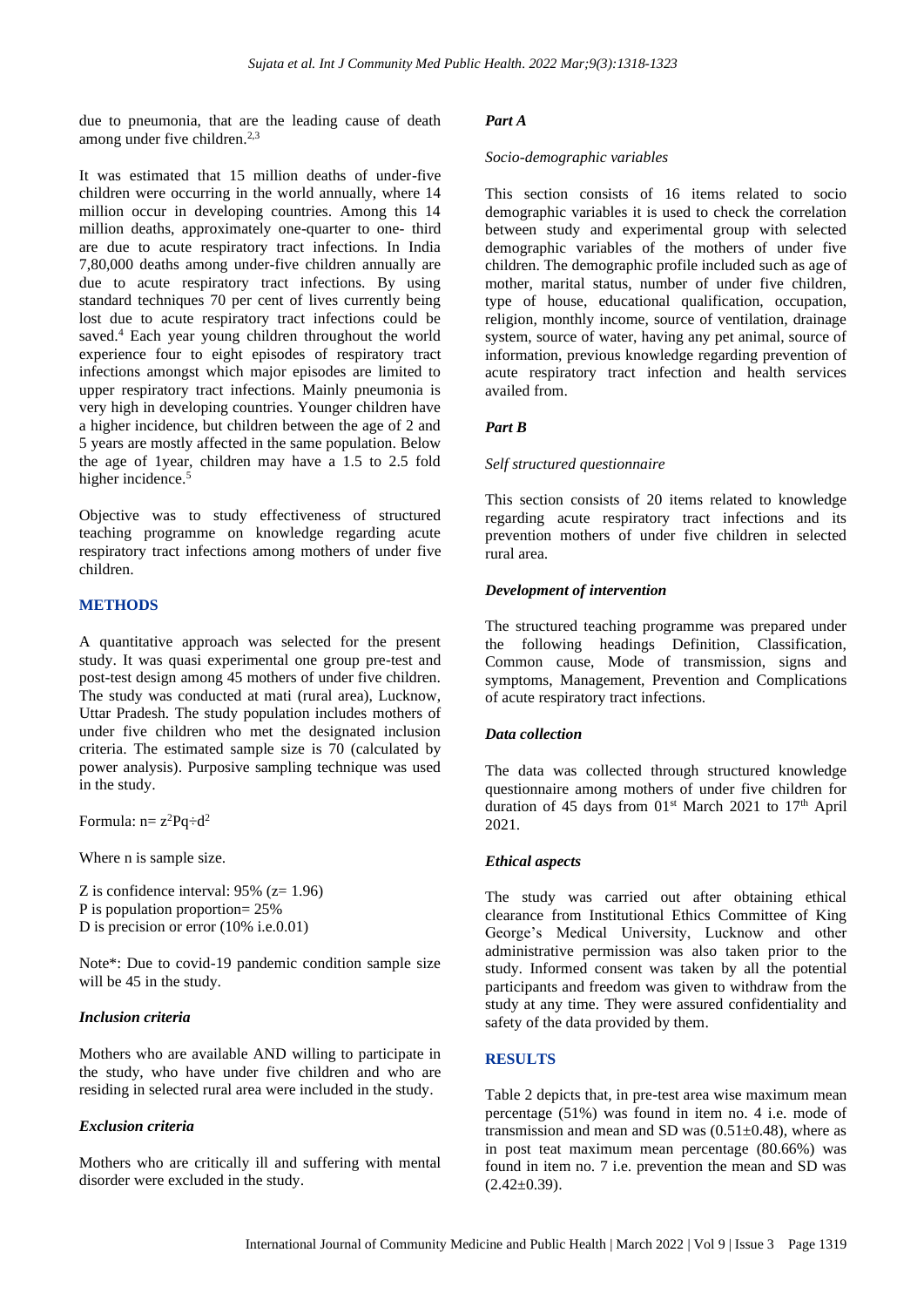# **Table 1: Description of frequency and percentage distribution of socio-demographic variables (n=45).**

| <b>Variables</b>               | <b>Categories</b>        | <b>Frequency</b> | Percentage     |
|--------------------------------|--------------------------|------------------|----------------|
|                                | Below 25                 | 15               | 33.3           |
| Age in years                   | $26 - 30$                | 18               | 40             |
|                                | More than 30             | 12               | 26.6           |
|                                | Primary education        | 15               | 33.3           |
|                                | Secondary education      | 10               | 22.2           |
| <b>Educational level</b>       | Graduation               | 5                | 11.1           |
|                                | Illiterate               | 15               | 33.3           |
|                                | Married                  | 35               | 77.7           |
| <b>Marital</b>                 | Widow                    | 10               | 22.2           |
|                                | One                      | 17               | 37.7           |
| Number of under five children  | Two                      | 20               | 44.4           |
|                                | More than three<br>$8\,$ |                  | 17.7           |
|                                | Below 5000               | 10               | 22.2           |
|                                | 5001-10000               | 15               | 33.3           |
| <b>Monthly family income</b>   | 10001-15000              | 15               | 33.3           |
|                                | <b>Above 15001</b>       | 5                | 11.1           |
|                                | Hindu                    | 36               | 66.6           |
|                                | Muslim                   | 7                | 15.5           |
| <b>Religion</b>                | Christian                | $\overline{2}$   | 4.4            |
|                                | Other                    | $\boldsymbol{0}$ | $\overline{0}$ |
|                                | Private job              | 10               | 22.2           |
|                                | Government job           | $\mathbf{0}$     | $\mathbf{0}$   |
| <b>Occupation status</b>       | Home maker               | 25               | 55.5           |
|                                | Former                   | 10               | 22.2           |
|                                | Kucca house              | 10               | 22.2           |
| <b>Type of house</b>           | Pucca house              | 20               | 44.4           |
|                                | Semi pucca house         | 15               | 33.33          |
|                                | Yes                      | 15               | 33.3           |
| Any pet animal                 | N <sub>o</sub>           | 30               | 66.6           |
|                                | Outside                  | 5                | 11.1           |
| If yes, animal shelter         | Inside                   | 10               | 22.2           |
|                                | Door                     | $8\,$            | 17.7           |
| <b>Source of ventilation</b>   | Door and window          | 22               | 48.8           |
|                                | Chimney                  | $\overline{4}$   | 8.8            |
|                                | Other                    | 11               | 24.4           |
|                                | Tab water                | 5                | 11.1           |
| <b>Source of water</b>         | Hand pump                | 25               | 55.5           |
|                                | Submersible water        | 15               | 33.3           |
| <b>Type of drainage</b>        | Open                     | 35               | 77.7           |
|                                | Close                    | 10               | 22.2           |
|                                | $1-2$ times              | $\overline{5}$   | 11.1           |
| <b>History of illness</b>      | 3-5 times                | 20               | 44.4           |
|                                | 6-8 times                | 20               | 44.4           |
|                                | Cold, cough              | 15               | 33.3           |
| <b>Common cause of illness</b> | Fever                    | 10               | 22.2           |
|                                | Diarrhea                 | 15               | 33.3           |
| <b>Heard of ARTI</b>           | Pneumonia                | 5                | 11.1           |
|                                | Yes                      | 20               | 44.4           |
|                                | N <sub>o</sub>           | 25               | 55.5           |
|                                | Newspaper                | 3                | 0.15           |
| <b>Source of information</b>   | Communication media      | $\boldsymbol{7}$ | 0.35           |
|                                | Friend                   | 3                | 0.06           |
|                                |                          |                  |                |

Continued.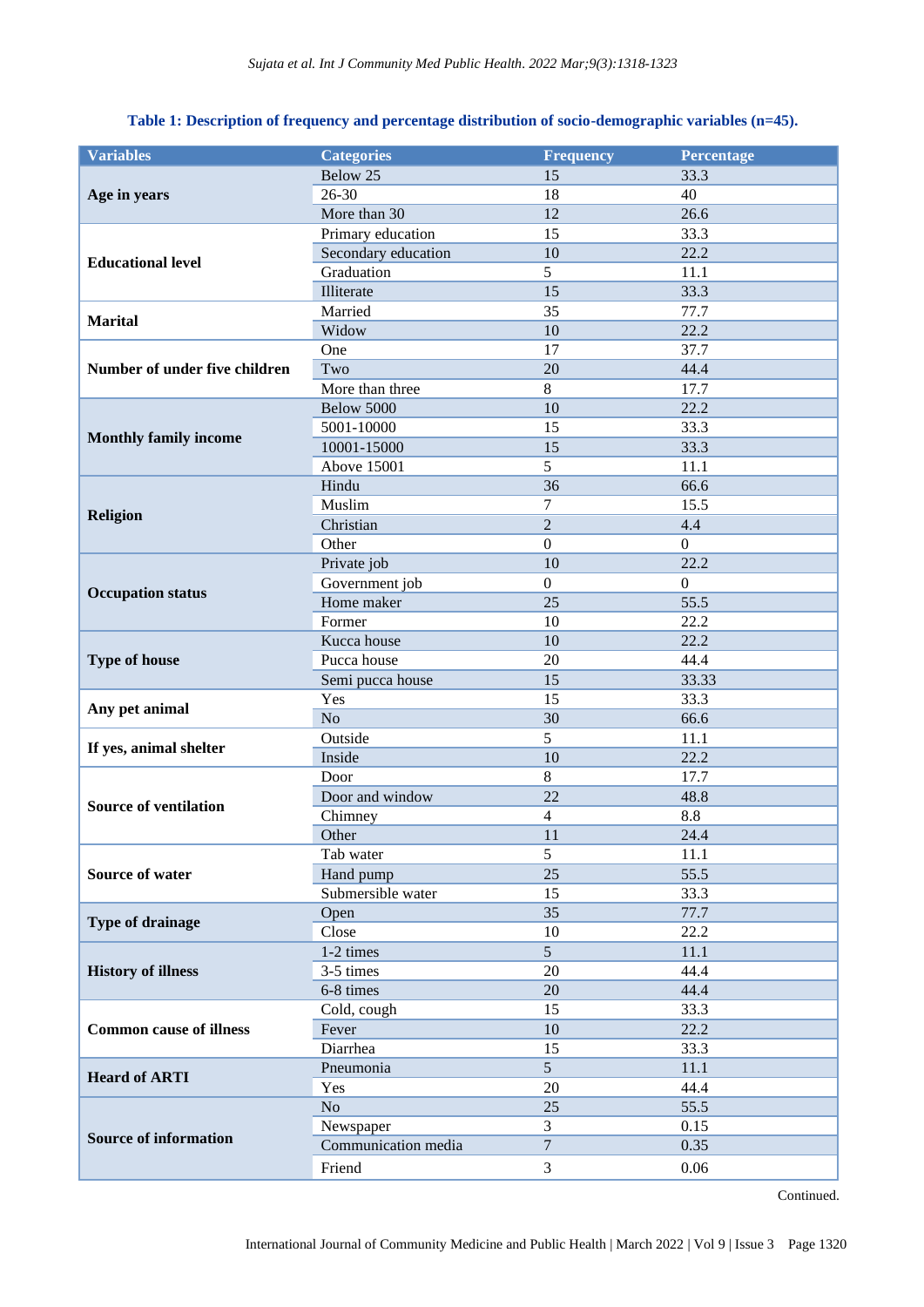| <b>Variables</b>       | <b>Categories</b>     | <b>Frequency</b> | <b>Percentage</b> |
|------------------------|-----------------------|------------------|-------------------|
| <b>Health services</b> | Health employee       |                  | 0.3               |
|                        | Primary health center |                  | 26.6              |
|                        | Sub-center            | 10               | 22.2              |
|                        | <b>CHC</b>            |                  | 177               |
|                        | Private hospital      |                  | 33.3              |

## **Table 2: Area wise mean, standard deviation and mean percentage of pre- test and post-test knowledge score of mothers (n= 45).**

| <b>Area</b>                 | <b>Max</b>     | <b>Mean</b><br>Pre and post |      | <b>SD</b>           |      | Mean $%$     |       |
|-----------------------------|----------------|-----------------------------|------|---------------------|------|--------------|-------|
|                             | <b>Scre</b>    |                             |      | <b>Pre and post</b> |      | Pre and post |       |
| <b>Definition</b>           |                | 0.44                        | 0.75 | 0.5                 | 0.43 | 44           | 75    |
| <b>Classification</b>       | 3              | 1.11                        | 2.31 | 0.48                | 0.42 | 37           | 77    |
| <b>Causes</b>               | 4              | 1.35                        | 3.04 | 0.47                | 0.42 | 33.75        | 76    |
| <b>Mode of transmission</b> |                | 0.51                        | 0.77 | 0.48                | 0.42 | 51           | 77    |
| Sign and symptoms           | 3              | 1.06                        | 2.26 | 0.48                | 0.43 | 35.3         | 75.33 |
| <b>Management</b>           | $\overline{4}$ | 1.37                        | 2.95 | 0.47                | 0.44 | 34.25        | 73.75 |
| <b>Prevention</b>           | 3              | 1.02                        | 2.42 | 0.47                | 0.39 | 34           | 80.66 |
| <b>Complications</b>        |                | 0.33                        | 0.8  | 0.47                | 0.4  | 33           | 80    |

Effectiveness of structured teaching programme by comparing the pre-test and post-test knowledge scores of subjects.

## **Table 3: Comparison of pre-test and post-test knowledge scores of subjects (n=45).**

| Knowledge       | <b>Mean</b>                         | <b>Standard</b> | <b>Paired</b> |         |  |
|-----------------|-------------------------------------|-----------------|---------------|---------|--|
| score           |                                     | deviation       | Df            | t-value |  |
| <b>Pre-test</b> | 7.06                                | 1.25            | 44            | 9.81    |  |
| Post-test       | 15.31                               | 1.84            |               |         |  |
| .               | $\sqrt{2}$ $\wedge$ $\wedge$ $\sim$ |                 |               |         |  |

Level of significance  $(P \le 0.05)$ 



# **Figure 1: Comparison of pre-test and post-test knowledge scores of subjects.**

The researcher calculated the paired t-test value and compared the calculated t- value (9.81) with the tabulated

value (2.26) on 44 degree of freedom. The calculated value lies beyond the tabulated value and this result shows that there was significant change in the knowledge level of adult population in post-test. So, this is evident that the structured teaching programme on knowledge regarding acute respiratory tract infections was found effective in terms of knowledge.



**Figure 2: Description of frequency and percentage distribution of socio-demographic variables.**

#### **DISCUSSION**

In relation of age majority of mothers (40%) are aged between 26 -30 years, (33.33%). In relation of number of under five are majority of (44.44%) of mothers were having i.e. one. In relation of education majority (33.3%) of mothers of under five children were having primary education. In relation of marital status (77.7%) of mothers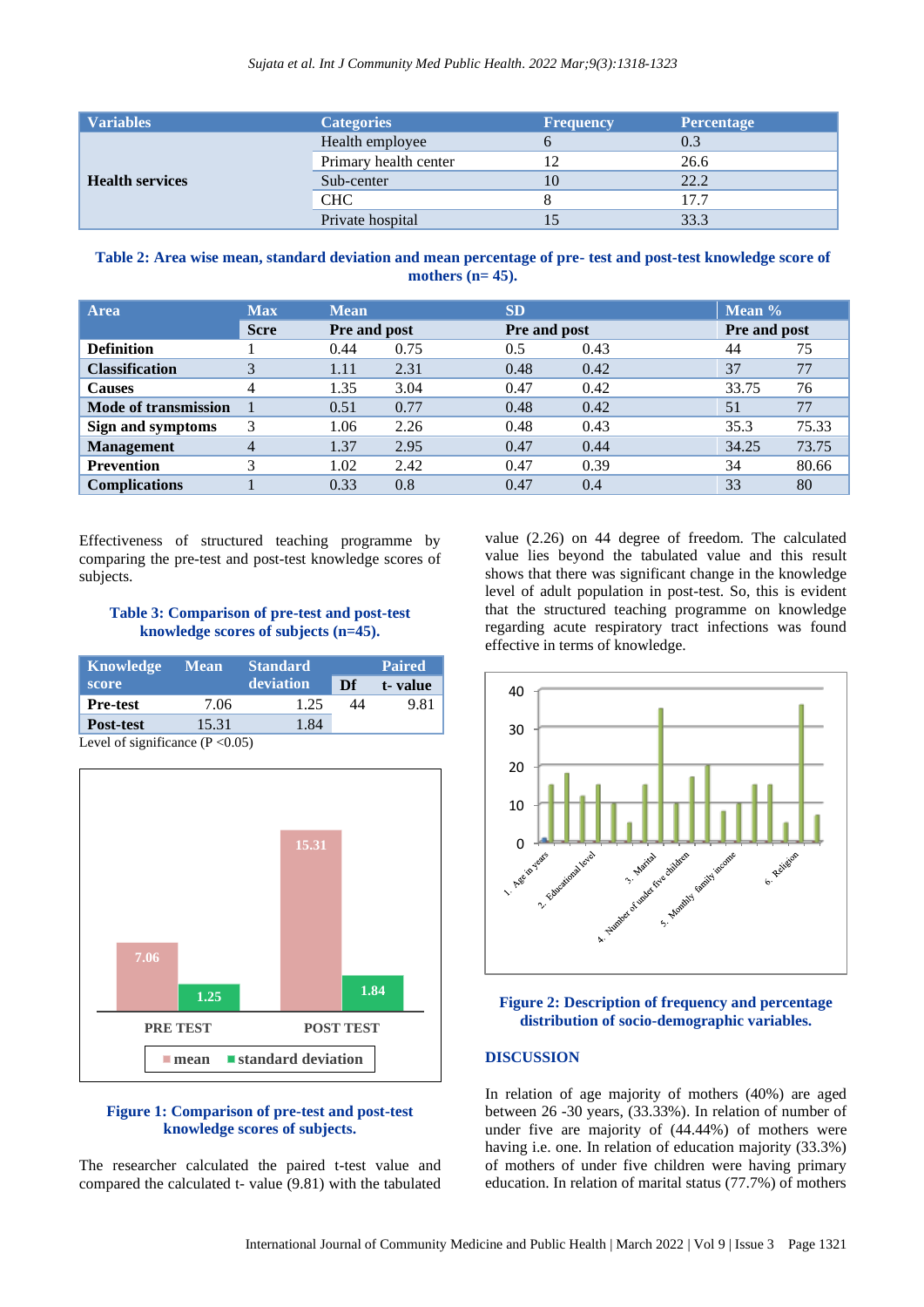of under five were married. In relation of monthly income (33.3%) were having Rs 5001-10000.

In the study (80%) of mothers of under five children were Hindu. In relation of occupation (55.5%) of mothers were home maker. In relation of type of house (44.4%) were having pucca house. In relation of pet animal (66.6%) were not having any pet animal, (33.3%) were having pet animal. (22.2%) of pet shelters were having inside the house. In relation of source of ventilation (48.8%) were having door and window. In relation of source of water (55.5%) were having hand pump. In relation of type of drainage (77.7%) were having open drainage system. In relation of illness history (44.4%) under five children were ill 3-5 times in a year. In relation of common causes of illness (33.3%) were cold and cough. In relation of previous information (55.5%) were not heard about ARTI, (44.4 %) were heard ARTI. In relation of source of information (44.4%) of mothers were having information from communication media. In relation of utilization of health services (33.3%) were utilizes private health care services.

Effectiveness of structured teaching programme regarding acute respiratory tract infection among mothers of under five children.

The researcher calculated the paired t-test value for the tabulated and compared the calculated t- value (9.81) with the tabulated value (2.26) on 44 degree of freedom at p <0.05 level of significance. The calculated value lies beyond the tabulated value and this result shows that there was significant change in the knowledge level of mothers of under five children in post-test. So, this is evident that the structured teaching programme on knowledge regarding acute respiratory tract infections was effective in terms of knowledge. The above mentioned findings are supported by following study.

These findings are supported by the similar study conducted by Kavungal T, which was highly improved the calculated paired 't' test value was 19 and the tabulated 't' value was 2.05.<sup>6</sup> that findings proved that there is a significant improvement in post test score when campared to pre-test score, so the structured teaching programme on acute respiratory tract infections was effective among mothers of under five children.<sup>6</sup>

# *Limitations*

During data collection period, some of the study participants were reluctant to participate in the study due to covid-19 pandemic. The study was limited to the mothers who have under five children only.

# **CONCLUSION**

The result shows that the level of knowledge of subjects regarding acute respiratory tract infections was poor in the pre-test when compared to the post-test. The study

finding proved that the structured teaching was effective in improving the knowledge among mothers of under five children regarding acute respiratory tract infections. So it is concluded that there is a need of providing proper information and education regarding acute respiratory tract infections, its sign and symptoms, complications, use of preventive measures and its importance. The health care provider should provide health education to improve the knowledge.

#### *Recommendations*

A similar study can be conducted with a larger sample for the purpose of generalization, or to assess the knowledge regarding dengue fever and its preventive measures among different age group of population. The study can be conducted using different research design.7

# **ACKNOWLEDGEMENTS**

The author expresses her profound and long lasting gratitude to the subjects who participated in the study with their cooperation and participation, it would have been impossible to conduct the study. She also extends her deepest gratitude to Miss Aditi Mecarty, Clinical Instructor, KGMU College of Nursing for her judicious advice, motivation and support throughout the research study.

*Funding: No funding sources*

*Conflict of interest: None declared Ethical approval: The study was approved by the Institutional Ethics Committee*

# **REFERENCES**

- 1. Parul D. Pediatric Nursing. 3<sup>rd</sup> edition. Jaypee Brother's Medical Publishers (P) Ltd. New Delhi. 2014:9.
- 2. Park K. Epidemiology of Communicable Diseases. Park′s Textbook of Preventive and Social Medicine. 21st ed. Jabalpur: M/S Banarsidas Bhanot Publishers. 2011:156.
- 3. World Health Organization Programme for the Control of Acute Respiratory Infections. Acute respiratory infections in children: case management in small hospitals in developing countries: A manual for doctors and other senior health workers (WHO/ARI/90.5). Geneva: WHO, 1990.
- 4. National Health Profile (NHP) of India 2011. Available at http:// cbhidghs. nic.in/ writereaddata/ mainlinkFile/08%20 Health % 20Status %20 %20 Indicators %20%202011.pdf. Accessed on 26 March 2021.
- 5. Lal S. Epidemiology of Communicable Diseases and Related National Health Programmes. Textbook of Community Medicine. New Delhi: M/s CBS Publishers and Distributons; 2<sup>nd</sup> edition. 2011:543.
- 6. Kavungal T. Assess the knowledge and effectiveness of structured teaching programme